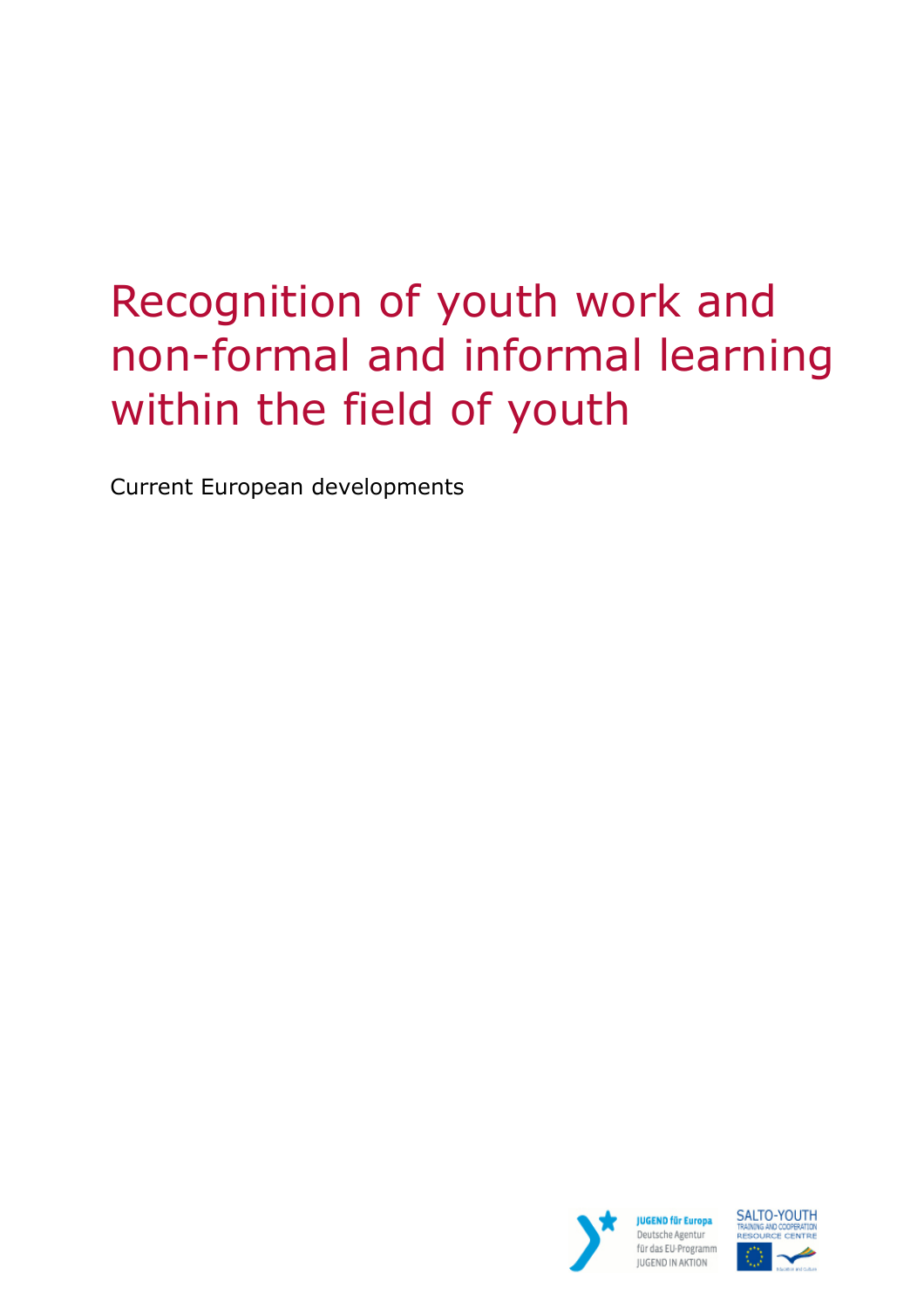# **Contents:**

| А.                                                                                               | з   |
|--------------------------------------------------------------------------------------------------|-----|
| A.1. Recommendation of the Council on the validation of non-formal and informal learning         | 3   |
| A.2. Pathways 2.0 towards recognition of non-formal learning/education and of youth work in      |     |
| Europe                                                                                           | 3   |
| A.3. Resolution of the Council on youth work                                                     | 4   |
| A.4. EU Agenda 2020, Youth on the Move                                                           | 4   |
| A.5. EU Strategy for Youth - Investing and Empowering                                            | 5   |
| The EU Youth Report                                                                              | 6   |
| A.6. Rethinking Education                                                                        | 6   |
| A.7. Youth in Action and the new programme generation                                            | 7   |
| A.8. The future of the Council of Europe youth policy: AGENDA 2020                               | 8   |
| в.                                                                                               | .8  |
| B.1. European Skills Passport and Europass Experience                                            | 8   |
| B.2. Youthpass                                                                                   | 8   |
| B.3. European Portfolio for Youth Leaders and Youth Workers                                      | 9   |
| B.4. Youth on the Move card                                                                      | 9   |
| C.                                                                                               | . 9 |
| C.1 Study on Mobility Developments in School Education, Vocational Education and Training, Adult |     |
| Education and Youth exchanges                                                                    | 9   |
| C.2. European Inventory on the Validation of Non-formal and Informal Learning 2010               | 10  |
| C.3. Study on youth participation in democratic life                                             | 10  |
| C.4. Study on the value of youth work in the EU                                                  | 10  |
| C.5. Research-based Analysis and Monitoring of Youth in Action (RAY)                             | 10  |
| C.6. Youthpass impact survey                                                                     | 11  |
| C.7. Research Study on the Impact of Non-Formal Education in Youth Organisations on Young        |     |
| People's Employability                                                                           | 11  |
| D.                                                                                               |     |
| D.1. European symposium for the recognition of youth work and non-formal learning                | 11  |
| Ε.                                                                                               | .12 |
| E.1. European and National Qualifications Frameworks                                             | 12  |
| E.2. European Skills, Competences and Occupations taxonomy (ESCO)                                | 12  |
| E.3. Key competences for lifelong learning                                                       | 13  |
| E.4. Quality assurance of non-formal learning in youth organisations                             | 13  |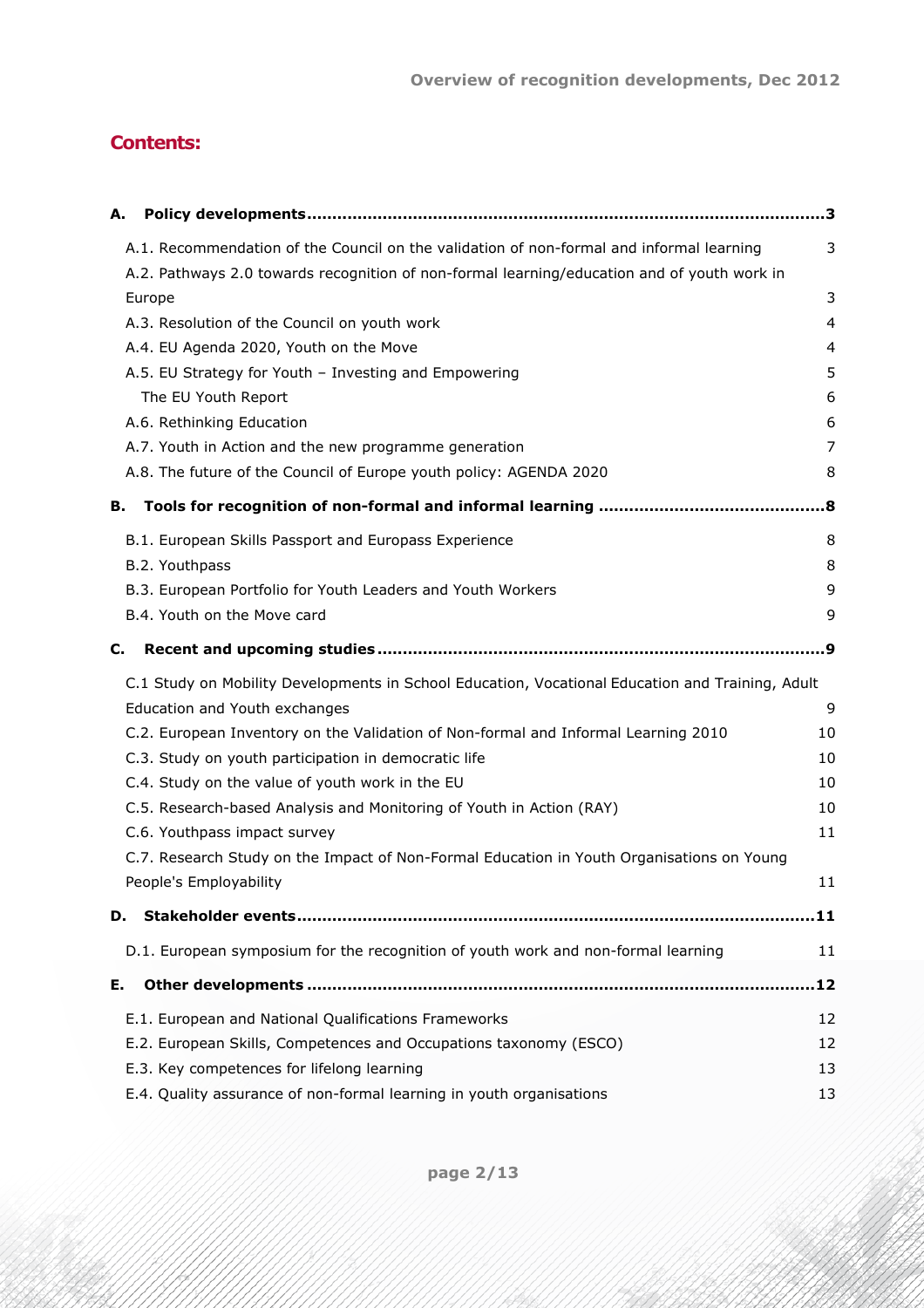# <span id="page-2-0"></span>A. Policy developments

#### <span id="page-2-1"></span>**A.1. Recommendation of the Council on the validation of non-formal and informal learning**

On November 26, 2012, the Council of the EU adopted a Council Recommendation on the validation of non-formal and informal learning, based on the European Commission's [proposal.](http://ec.europa.eu/education/lifelong-learning-policy/doc/informal/proposal2012_en.pdf) The adopted Recommendation invites Member States to establish a national system of validation of non-formal and informal learning outcomes by 2018. The system would provide the opportunity for citizens to have their skills, knowledge and competences validated, and to obtain a full or a partial qualification on the basis of these validated learning outcomes. The system should be connected to the [National Qualifications](#page-11-1) [Frameworks](#page-11-1) and create synergies between the existing European frameworks for recognition of non-formal and informal learning. One of the guiding principles outlined in the recommendation proposes that "the use of Union transparency tools, such as Europass and Youthpass, should be promoted".

The final adopted text of the recommendation will be made available at the end of 2012 / beginning of 2013.

# <span id="page-2-2"></span>**A.2. Pathways 2.0 towards recognition of non-formal learning/education and of youth work in Europe**

The document [Pathways 2.0 towards recognition of non-formal learning/education and of](http://youth-partnership-eu.coe.int/youth-partnership/news/news_188.html) [youth work in Europe](http://youth-partnership-eu.coe.int/youth-partnership/news/news_188.html) is a working paper of the partnership between the European Commission and the Council of Europe within the field of youth. The previous paper, which had been released in 2004, served as a basis for important developments concerning the recognition of learning experiences within the youth sector in the past years (Youthpass, Portfolio, Bridges for recognition, European Principles for Validation etc.).

The paper encourages the consolidation of the existing developments and proposes, in this context, ten recommendations for action:

- 1. Develop a common understanding and a joint strategy in the youth field and improve co-operation and communication
- 2. Visibility of the particular role of youth organisations
- 3. Assure quality and training in non-formal education/learning
- 4. Increasing knowledge about non-formal education/learning in youth work
- 5. Develop existing tools further and make them accessible and transferable
- 6. Reinforcement of political processes on the European level
- 7. Link youth to the lifelong learning strategy and vice versa
- 8. Involve stakeholders of the employment sector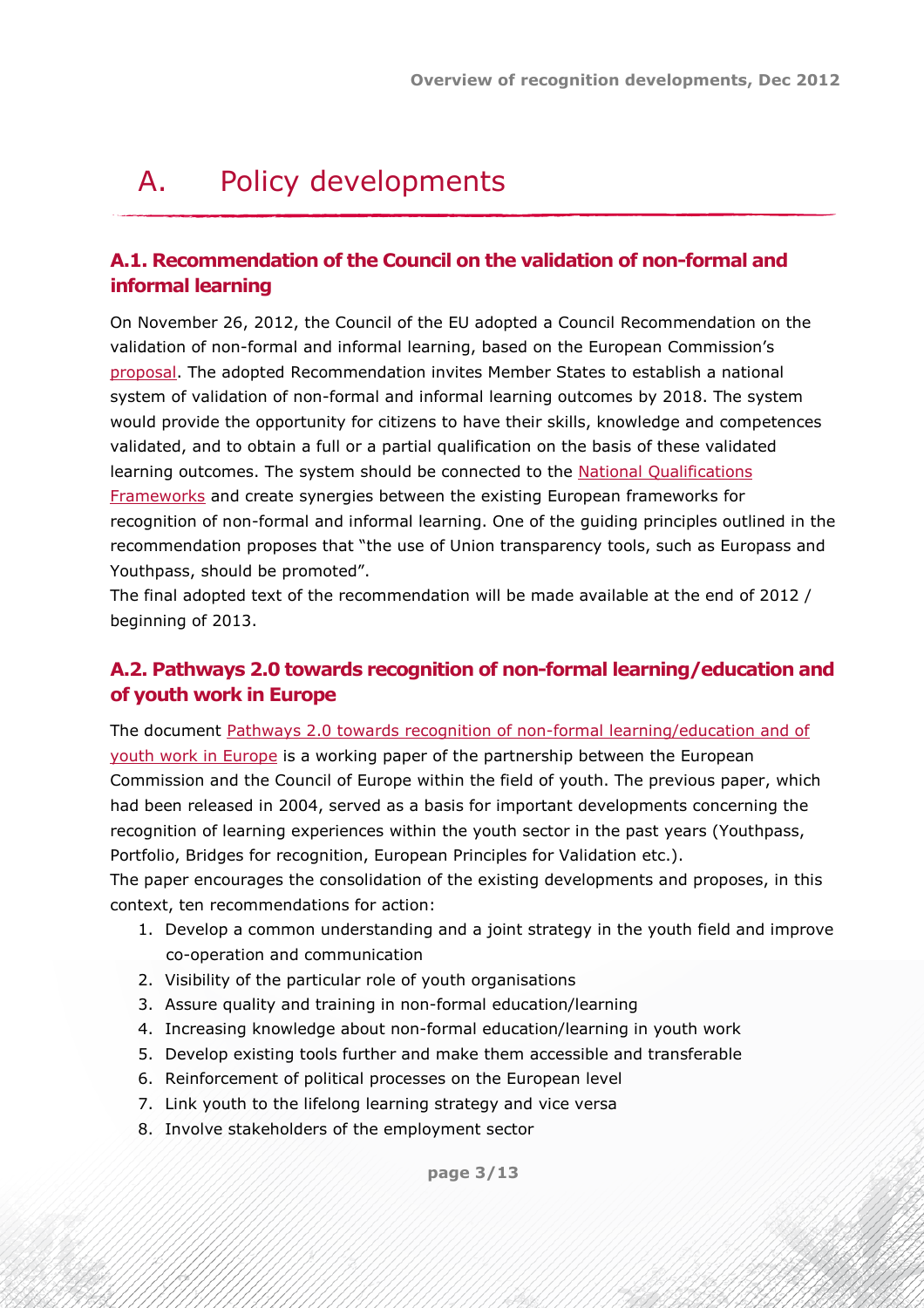9. Associating the social sector

10.Cooperate with other policy fields and with stakeholders of civil society The Pathways 2.0 paper has inspired a European process, steered by the Expert Group on Recognition, to enhance further developments around recognition (e.g. the symposium on recognition, [section D.1\)](#page-10-3).

# <span id="page-3-0"></span>**A.3. Resolution of the Council on youth work**

[The resolution](http://www.consilium.europa.eu/uedocs/cms_data/docs/pressdata/en/educ/117874.pdf) (Nov 2010) sets forward a broad definition of youth work, and among other suggestions, declares that competences developed through youth work need to be sufficiently valued and effectively recognised. It acclaims that Youth in Action provides an important contribution to the quality of youth work, the development of competences and the recognition of non-formal learning in youth work. It invites the Commission to enhance the quality of youth work, the capacity and competence development of youth workers and youth leaders and the recognition of non-formal learning in youth work. It also invites to develop and support the development of user-friendly European tools (e.g. Youthpass) for independent assessment and self-assessment, as well as instruments for the documentation of competences of youth workers and youth leaders which would help to recognise and evaluate the quality of youth work in Europe.

# <span id="page-3-1"></span>**A.4. EU Agenda 2020, Youth on the Move**

Within the [Communication from the Commission, COM \(2010\) 477](http://www.salto-youth.net/download/2442/Youth+On+The+Move+-+COMs+communication.pdf) and here in particular within the [Youth on the Move](http://ec.europa.eu/youthonthemove/) flagship initiative of the [EU Agenda 2020](http://ec.europa.eu/europe2020/index_en.htm), the European Commission aims "… to expand career and life-enhancing learning opportunities for young people with fewer opportunities and/or at risk of social exclusion. In particular, these young people should benefit from the expansion of opportunities for non-formal and informal learning and from strengthened provisions for the recognition and validation of such learning within national qualifications frameworks. This can help to open the doors to further learning on their part". The key actions are:

- Propose a draft Council Recommendation on the promotion and validation of nonformal and informal learning to step up Member State action to promote recognition of skills acquired through these learning activities.
- Develop a Youth on the Move card to facilitate mobility for all young people (i.e. students, pupils, apprentices, trainees, researchers and volunteers), helping to make the integration process of mobile learners smoother.
- Propose a European Skills Passport, based on existing elements of Europass, to record in a transparent and comparable way the competences acquired by people throughout their lives in a variety of learning settings, including e-skills and informal and non-formal learning. This should facilitate mobility by easing the recognition of skills across countries.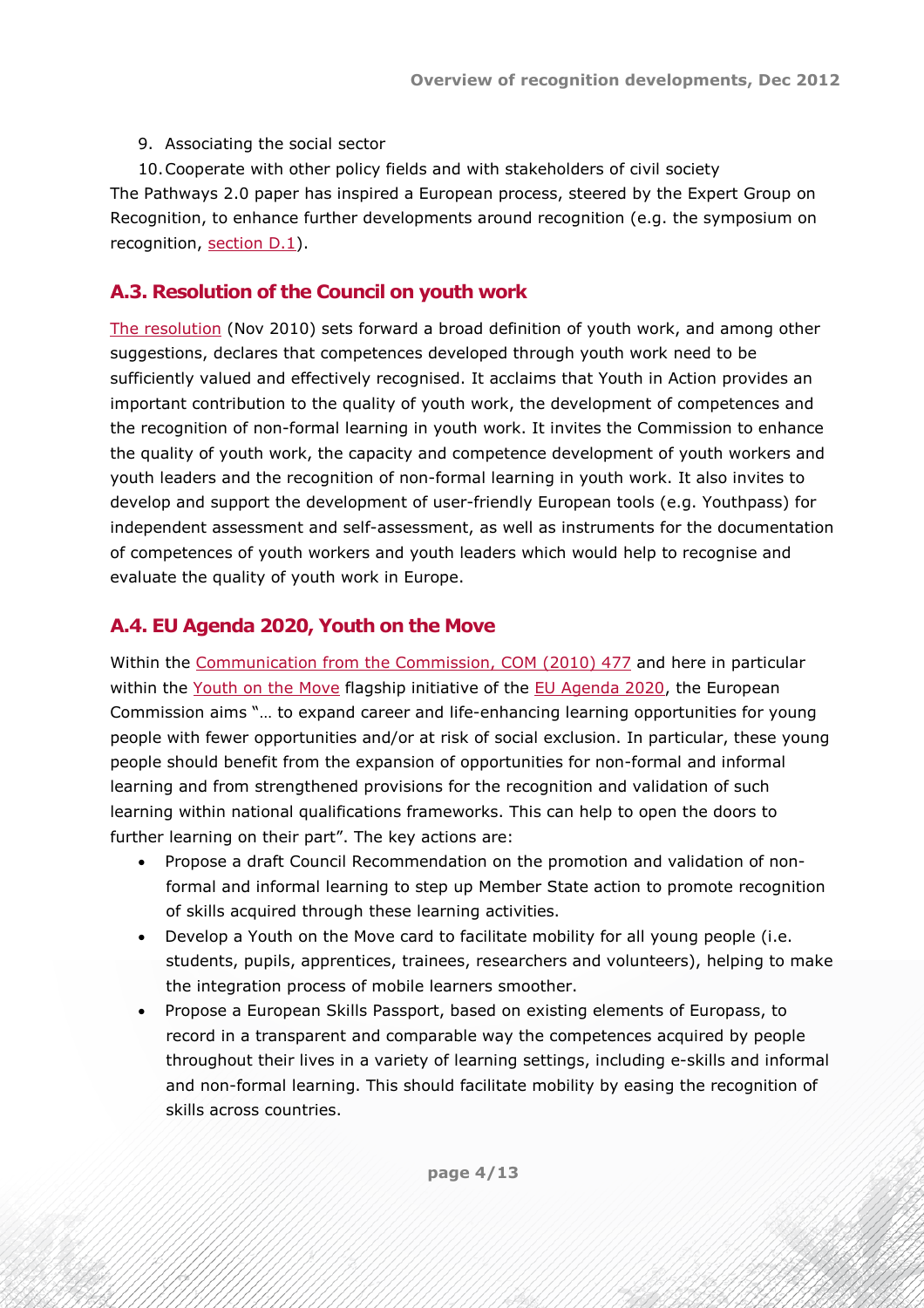The Council Recommendation from June 28, 2011: "Youth on the move - promoting the [learning mobility of young people"](http://eur-lex.europa.eu/LexUriServ/LexUriServ.do?uri=OJ:C:2011:199:0001:0005:en:PDF) encourages the Member States to use the full potential of the existing EU and Bologna instruments to facilitate mobility, including Europass and Youthpass. The proposal recommends that Members States:

- Promote the implementation and use of EU instruments which facilitate the transfer and validation of the learning outcomes of mobility experiences between Member States. These instruments should also be better publicised, especially among employers.
- Improve procedures and guidelines for the validation and recognition of both informal and non-formal learning in order to facilitate more mobility, for example in voluntary activities and youth work.
- Address the issue of validation and recognition of knowledge, skills and competences (such as foreign language skills) acquired during mobility periods abroad.
- Establish visible contact points where individuals can have their qualifications recognised and certified after their return from abroad.

It also suggests to:

- Encourage the use of 'multipliers' such as teachers, trainers, families, youth workers and young people to inspire and motivate young people to become mobile. Encourage employers in the field of education to recognise and value teachers', trainers' and youth workers' commitment to learning mobility.
- Promote and support opportunities for learning mobility as a component in the initial training and continuous professional development of heads of educational institutions, teachers, trainers, administrative staff and youth workers.

# <span id="page-4-0"></span>**A.5. EU Strategy for Youth – Investing and Empowering**

Within the [EU Strategy for Youth – Investing and Empowering \(2010-2018\)](http://www.salto-youth.net/downloads/4-17-2444/Investing and Empowering.pdf) the EU Member States set themselves and for the Commission the following objectives and activities, among others:

- Complementary to formal education, non-formal education for young people should be supported to contribute to Lifelong Learning in Europe, by developing its quality, recognising its outcomes, and integrating it better with formal education;
	- o Fully use the range of tools established at EU level for the validation of skills and the recognition of qualifications;
	- o Make available good quality guidance and counselling services for young people;
	- o The Commission will further develop the self-assessment function of Europass, in particular for skills developed in non-formal settings and provide certificates such as Youthpass.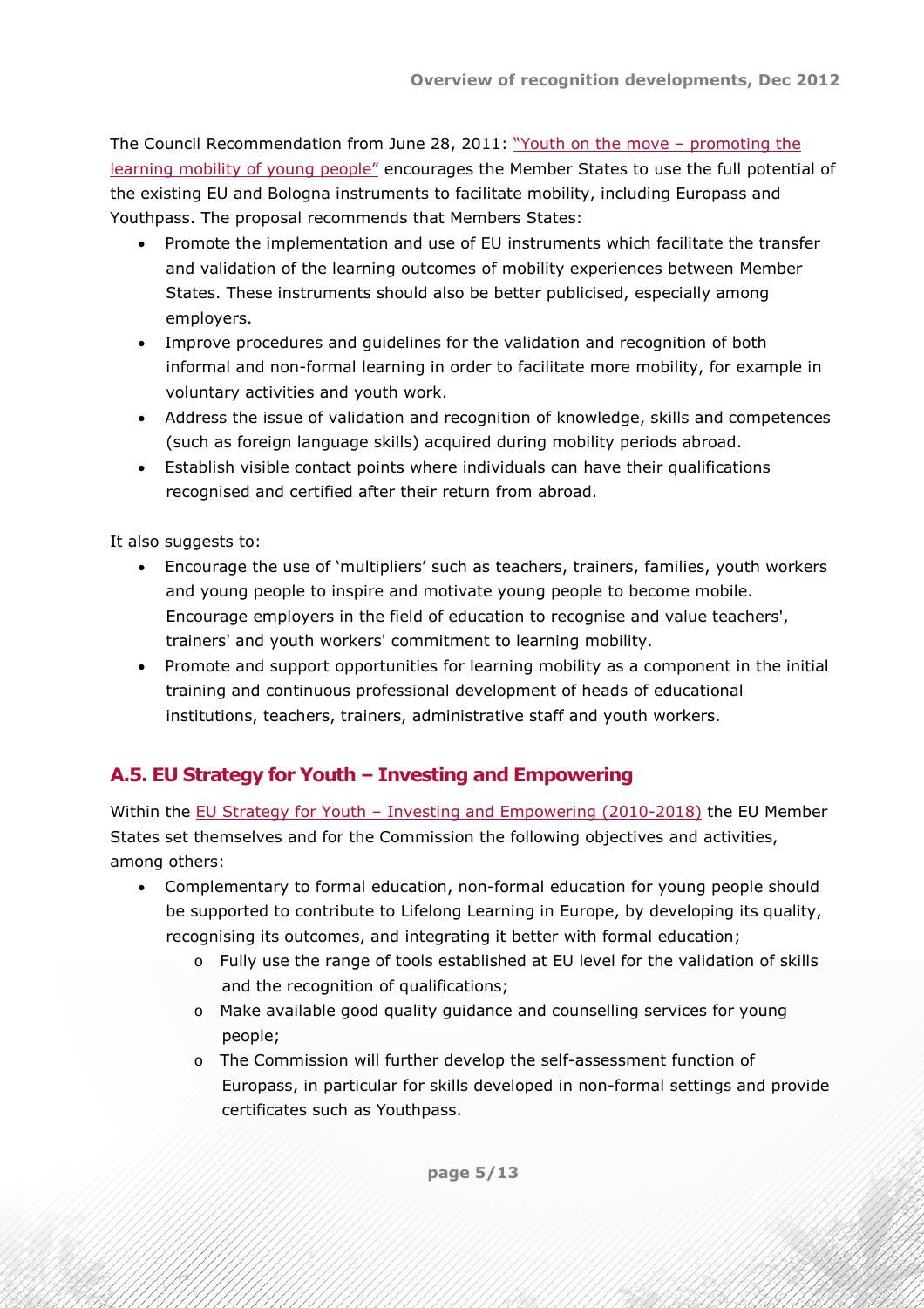- Support youth volunteering, by developing more voluntary opportunities for young people, making it easier to volunteer by removing obstacles, raising awareness on the value of volunteering, recognising volunteering as an important form of nonformal education and reinforcing cross-border mobility of young volunteers;
	- o Enhance skills recognition through Europass and Youthpass;
	- o Recognise contributions of youth organisations and non-structured forms of volunteering.
- Youth work should be supported, recognised for its economic and social contribution, and professionalised;
	- o Equip youth workers with professional skills and promote their validation through the appropriate European instruments (Europass, EQF, ECVET);
	- o Promote youth work through, inter alia, Structural Funds;
	- o Develop mobility of youth workers as indicated in the EC Treaty;
	- $\circ$  Develop innovative services, pedagogies and practice of youth work;
	- $\circ$  The Commission will develop its analysis of the economic and social impact of youth work.

#### <span id="page-5-0"></span>**The EU Youth Report**

The [EU Youth Report,](http://ec.europa.eu/youth/news/20120910_en.htm) adopted in Nov 2012 as a Joint Council–Commission Report, calls for youth employment, social inclusion, health and the well-being of young people to be top priorities in the next 3-year work cycle of the EU Youth Strategy (2013-2015). The report includes a summary of how the EU Youth Strategy has been implemented at national and EU level since 2010, and an analysis of the situation faced by young people. The report concludes that the EU Youth Strategy has served as a lasting and flexible framework for a whole range of actions, including employment & entrepreneurship, education & training, and social inclusion, and developing multi-faceted solutions in support of young people. It proposes that the Youth Strategy "needs to step up its focus on participation in democratic and societal activities, as well as build on youth work in developing young people's life skills, their overall personal development and a sense of belonging to the society in which they live."

# <span id="page-5-1"></span>**A.6. Rethinking Education**

At the end of November 2012, the European Commission launched a strategy called [Rethinking Education: Investing in skills for better socio-economic outcomes](http://ec.europa.eu/education/news/rethinking/com669_en.pdf), to encourage Member States to take immediate action to ensure that young people develop the skills and competences needed by the labour market and to achieve their targets for growth and jobs. The emphasis of the strategy is on the knowledge, skills and competences to be acquired by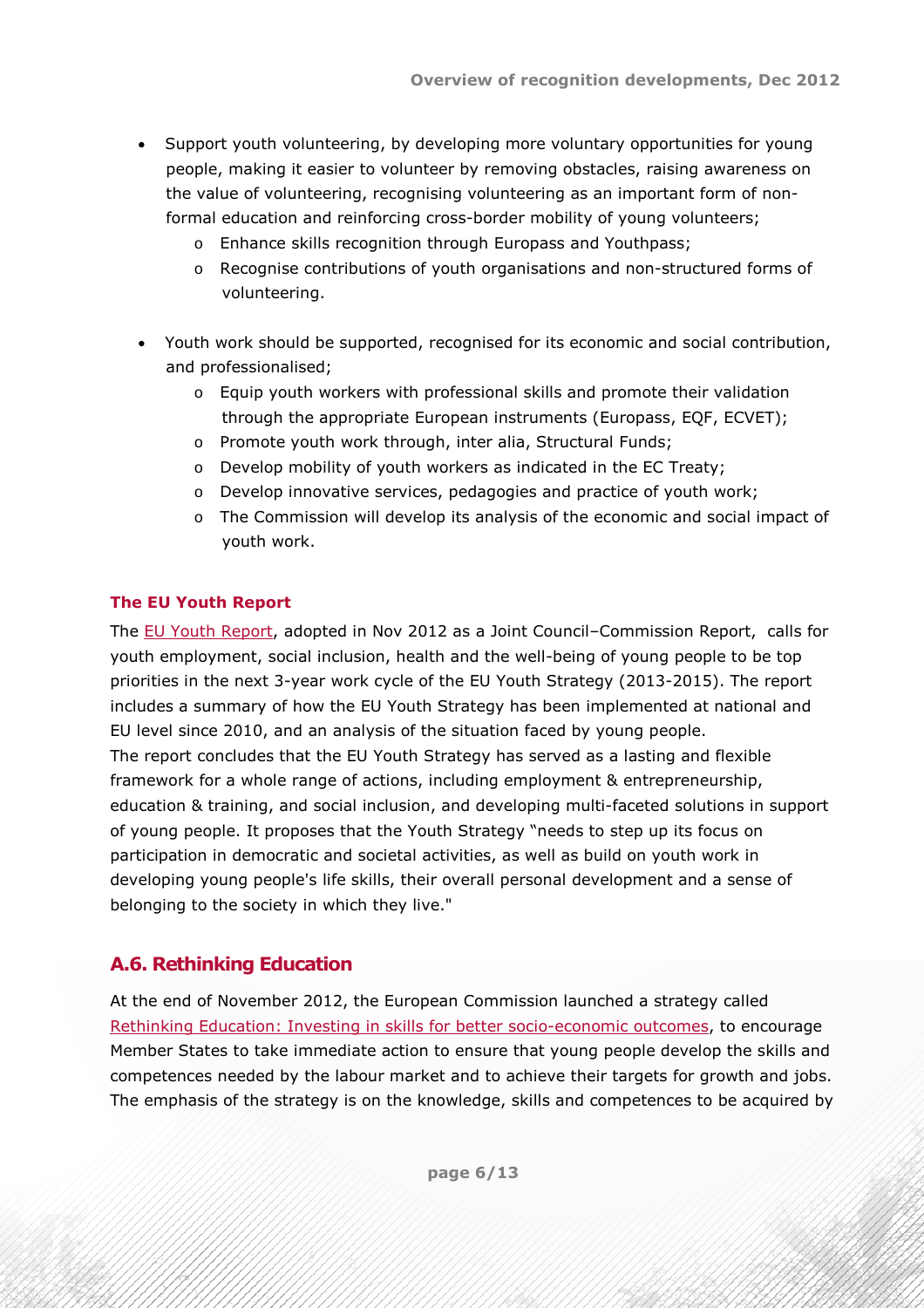students (learning outcomes) through the learning process, rather than on completing a specific stage or on time spent in school.

The strategy includes, among other aspects:

- A much stronger focus on transversal skills and basic skills, especially entrepreneurial and IT skills;
- New benchmarks by the COM on foreign language learning;
- Need for improvement of the recognition of qualifications and skills, including those gained outside of the formal education and training system;
- Importance of a partnership approach.

# <span id="page-6-0"></span>**A.7. Youth in Action and the new programme generation**

In April 2011, the results of the [interim evaluation of Youth in Action programme](http://www.jugendpolitikineuropa.de/downloads/4-20-2866/st09365.en11.pdf) were published. The evaluators came to very positive conclusions on a number of aspects regarding the relevance, complementarity and added value of YiA, its effectiveness and its efficiency. Participating in YiA is seen as a strong learning experience, this learning experience in a non-formal setting can create bridges to formal education and training. Among the recommendations for the future developments, suggestions were made to increase the focus on employability and to further promote Youthpass.

The new programme generation proposed by the European Commission unites the programmes for education, youth, and sports. The Commission's proposal for the programme ["Erasmus for All"](http://www.salto-youth.net/downloads/4-17-2519/legal_en.pdf) has been negotiated in the Council of the EU, resulting in May 2012 in a [further developed proposal with a distinct youth chapter](http://register.consilium.europa.eu/pdf/en/12/st09/st09098.en12.pdf). The current discussions in the European Parliament suggest a future programme called ["YES Europe"](http://www.salto-youth.net/downloads/4-17-2676/Draft Report_Doris Pack_2012-07-.pdf) and including separate sub-programmes based on existing brands (Grundtvig, Leonardo, Youth in Action). The final agreement between the Council of the EU, the Parliament, and the European Commission, is expected to be reached by summer 2013. A more complete overview of the process can be read [here.](http://www.salto-youth.net/about/yiayouthpolicy/erasmus-for-all/)

#### **European Training Strategy**

The [European Training Strategy](http://www.salto-youth.net/downloads/4-17-2330/CJ-22-2010-2 - Training Strategy.pdf) (ETS) of Youth in Action, adopted in December 2010, builds a frame for the more effective realisation of training activities in Youth in Action. In comparison to the previous training strategy, it includes new fields of action (e.g. Strengthening actions aimed at recognition of youth work) and regards Youthpass as a tool to be developed for meeting the needs for recognition of youth worker and trainer competences. Among the first steps, development of competence profiles for youth workers and trainers has been undertaken.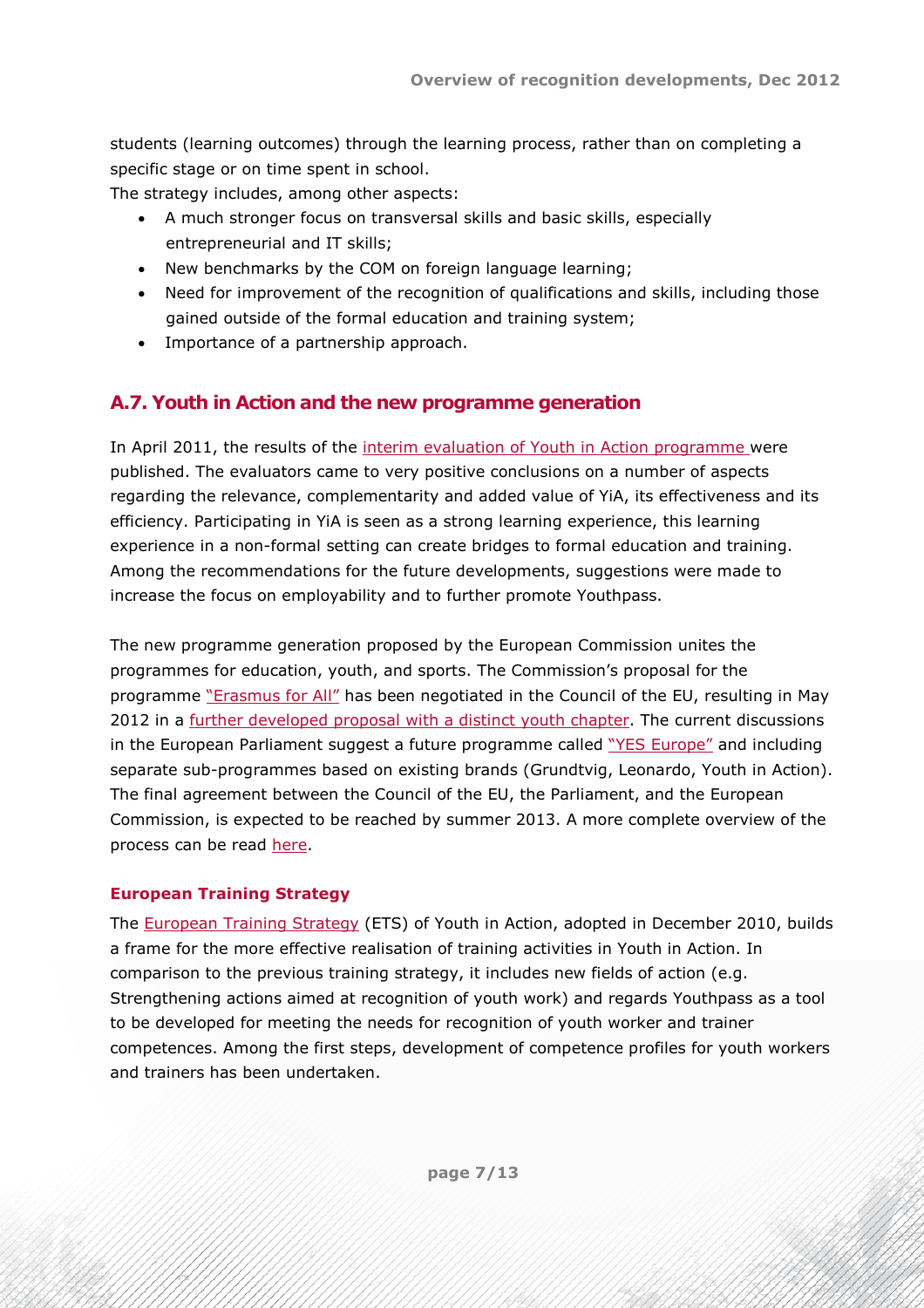#### **Youthpass as a strategy**

The strategy of validation and recognition of non-formal learning within Youth in Action is embedded in Youthpass developments. The aim of this strategic approach is to raise awareness and support a professional public debate concerning the individual, social, formal, and political dimensions of recognition of non-formal learning and youth work. The implementation of the tool and the strategy is described as a [case study](http://libserver.cedefop.europa.eu/F/?func=direct&local_base=CED01&doc_number=000077638) in the last edition of the European Inventory.

### <span id="page-7-0"></span>**A.8. The future of the Council of Europe youth policy: AGENDA 2020**

The [Resolution on the youth policy of the Council of Europe,](http://www.coe.int/t/dg4/youth/Source/IG_Coop/Documents/CM_Res_08_youth_policy_en.pdf) adopted in 2008, sets priorities for the Council of Europe youth policy and action for the following years, and describes the approaches, methods and instruments to achieve these. Among other priorities, the following is mentioned: social inclusion of young people, with special emphasis on ensuring young people's access to education, training and working life, particularly through the promotion and recognition of non-formal education/learning; and supporting young people's transition from education to the labour market. Working with multipliers and supporting the development of quality youth work and its recognition are emphasised as necessary approaches.

# <span id="page-7-1"></span>B. Tools for recognition of non-formal and informal learning

#### <span id="page-7-2"></span>**B.1. European Skills Passport and Europass Experience**

Recently, the European Skills Passport – a document to accompany the CV – has been launched. The other new instrument within the **[Europass framework](http://europass.cedefop.europa.eu/en/home)** – Europass Experience – will build upon the experiences of the Europass Mobility and aim at recognition of skills and competences that have been acquired outside of formal education settings on local/national level. The tool is expected to be made available at the end of 2012 and be in line with the European Qualification Framework.

A change in the legal basis for Europass is foreseen in 2015, to allow more flexible developments in the framework, e.g. to merge Europass Mobility and Europass Experience.

#### <span id="page-7-3"></span>**B.2. Youthpass**

Currently, about 205,000 [Youthpass](https://www.youthpass.eu/en/youthpass/) certificates have been generated for the participants of various projects supported by Youth in Action, on the website which is available in 25 languages. Youthpass will consolidate the achievements through continuing support for all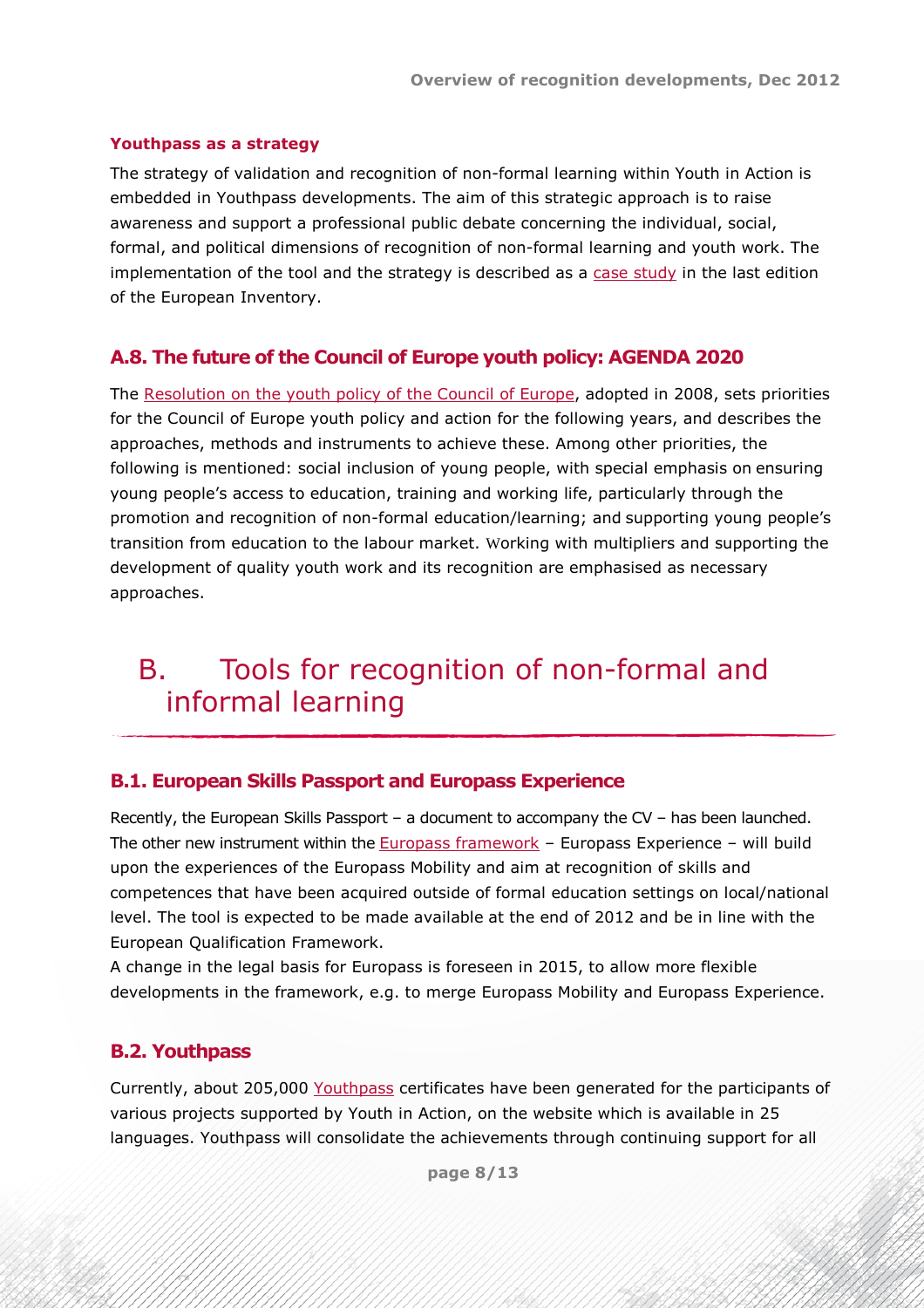actors and regions involved, provide certificates to all (decentralised) Actions of the Youth in Action programme, and explore possibilities for setting Youthpass forward outside the Youth in Action programme as a good practice recognition tool. Attention will be given to further promotion and visibility of the tool, and to further support for reflections on learning outcomes. The impact survey published in spring 2013 will provide evidence of the experience made.

# <span id="page-8-0"></span>**B.3. European Portfolio for Youth Leaders and Youth Workers**

The [European Portfolio for Youth Leaders and Youth Workers](http://www.coe.int/t/dg4/youth/resources/portfolio/portfolio_EN.asp), a tool developed by the Council of Europe supporting the assessment and description of competences acquired in youth work, exists in 5 or 6 languages (translation into Turkish is foreseen). A revision and update of the portfolio is considered.

# <span id="page-8-1"></span>**B.4. Youth on the Move card**

The [Youth on the Move card](http://ec.europa.eu/youth/news/news1930_en.htm) is to be seen as a label rather than a new card replacing existing ones. It should facilitate mobility and participation of all young people. An online consultation has been carried out in 2011 to explore the possible areas of use and functions of the card. Four areas of focus for the YoM Card initiative can be derived from the [survey](http://ec.europa.eu/dgs/education_culture/consult/youthcard_en.htm) [results:](http://ec.europa.eu/dgs/education_culture/consult/youthcard_en.htm) transport, culture, education and employment, social needs (social support network, local information, exchange of experience). In the current presentations of the card initiative, support to pan-European recognition of education and access to education is mentioned, alongside with the potential cooperation with Youthpass and the Europass Skills Passport.

# <span id="page-8-2"></span>C. Recent and upcoming studies

# <span id="page-8-3"></span>**C.1 Study on Mobility Developments in School Education, Vocational Education and Training, Adult Education and Youth exchanges**

The Study on Mobility Developments in School Education, Vocational Education and Training, Adult Education and Youth Exchanges [\(full report](http://ec.europa.eu/education/documents/more-information/mobility-study-report.pdf) and [executive summary\)](http://ec.europa.eu/education/documents/more-information/mobility-executive-summary_en.pdf) focuses on learning mobility in mobility schemes outside the European action programmes (LLP and Youth in Action), both outbound and inbound mobility, mainly with the countries participating in the above mentioned programmes. The study also describes recognition practices in these mobility programmes, as well as in what regards it is understood as a pedagogical tool.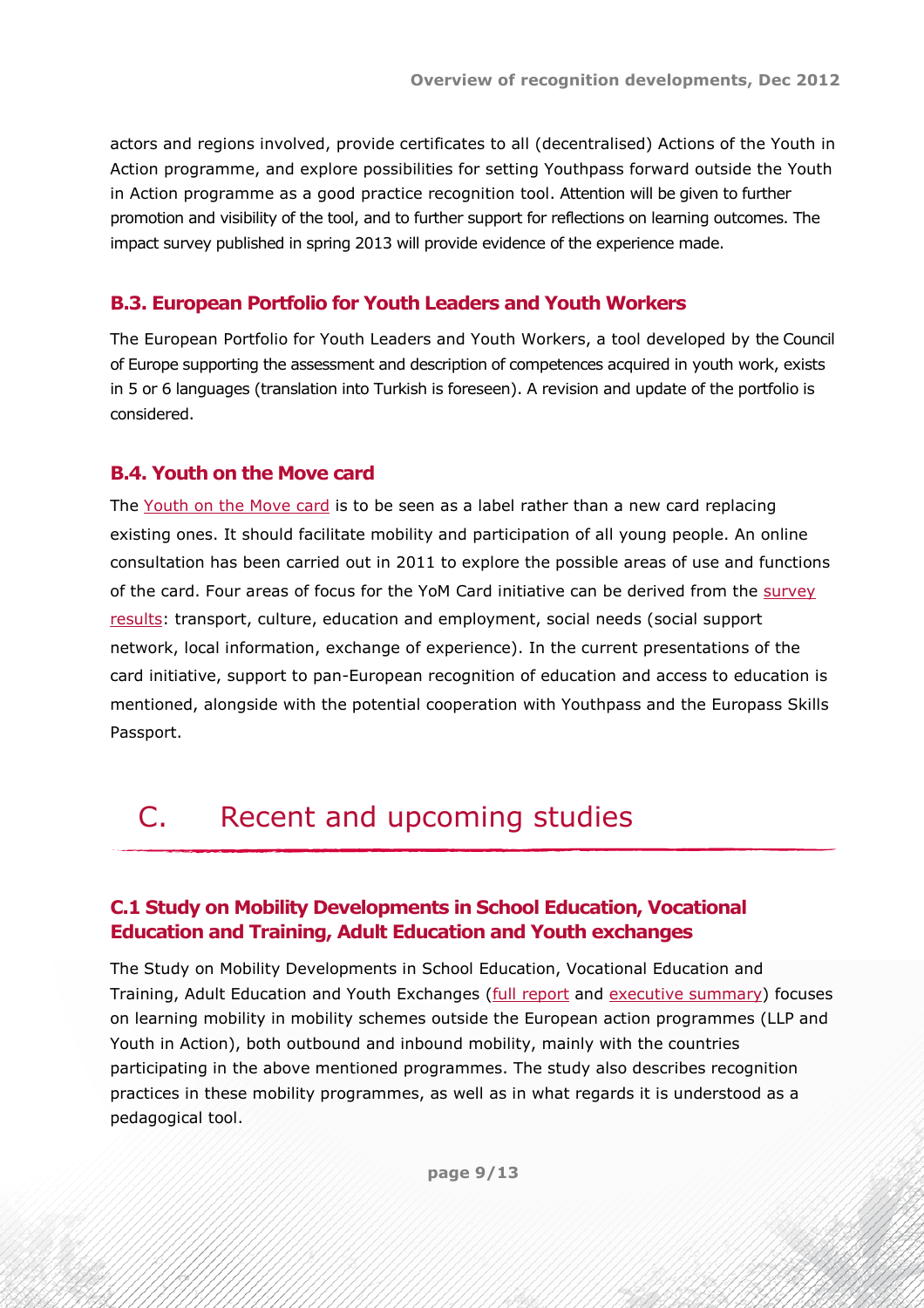# <span id="page-9-0"></span>**C.2. European Inventory on the Validation of Non-formal and Informal Learning 2010**

Since 2004, the European Inventory on Validation of Non-formal and Informal Learning offers, in regular intervals, an overview of the instruments and methods for the recognition of non-formal and informal learning within the European member states and beyond. Until recently, the policies focused predominantly on the areas of general and vocational training. Since 2007, the third sector is being increasingly taken into account. [The current version of](http://libserver.cedefop.europa.eu/F/?func=find-c&ccl_term=%28wjr=european%20and%20wjr=inventory%20and%20wjr=validation%29&local_base=ced01) [2010](http://libserver.cedefop.europa.eu/F/?func=find-c&ccl_term=%28wjr=european%20and%20wjr=inventory%20and%20wjr=validation%29&local_base=ced01) includes 34 country reports, 10 case studies and 4 thematic reports (validation for specific target groups). The youth sector has received particular attention through the [case](http://libserver.cedefop.europa.eu/F/?func=direct&local_base=CED01&doc_number=000077638) [study of Youthpass](http://libserver.cedefop.europa.eu/F/?func=direct&local_base=CED01&doc_number=000077638) that has been included in the inventory.

#### <span id="page-9-1"></span>**C.3. Study on youth participation in democratic life**

A European Commission study on youth participation in democratic life will analyse the current situation of youth participation in Europe, to explore initiatives to promote youth participation and to provide conclusions on how young people's participation in democratic life in Europe can be further enhanced. This will also include assessing youth participation in civil society organisations and non-formal education settings.

#### <span id="page-9-2"></span>**C.4. Study on the value of youth work in the EU**

The European Commission study on the value of youth work in the EU will among other issues consider non-formal learning in youth work, and results are expected to be released in September 2013. It aims to improve our understanding of socio-economic relevance and the visibility of the youth work sector in the EU. The study should identify how youth work contributes to achieving EU objectives in the fields of economic or social development (e.g. Social Agenda, Europe 2020 Strategy) and will provide evidence and selected case studies of national, regional and local realities of youth work in the 27 EU Member States.

# <span id="page-9-3"></span>**C.5. Research-based Analysis and Monitoring of Youth in Action (RAY)**

[Research-based analysis and monitoring of Youth in Action Programme](http://www.salto-youth.net/download/2454/RAY+information+20110418.pdf) (YiA) aims at producing reliable and valid documentation and understanding of processes and outcomes of the programme and of the activities supported through the programme. Main objectives of research-based analysis and monitoring of YiA are:

- to contribute to quality assurance and development in the implementation of YiA;
- to contribute to evidence-based and research-informed youth policy development;
- to develop a better understanding about processes and outcomes of non-formal education activities, in particular in the youth field.

In September 2012 a transnational analysis of the RAY results from 2011 was published: [full report](http://www.salto-youth.net/download/2692/RAY2011_report_20120905.pdf) and [executive summary.](http://www.salto-youth.net/download/2693/RAY2011_report_20120905+executive+summary.pdf)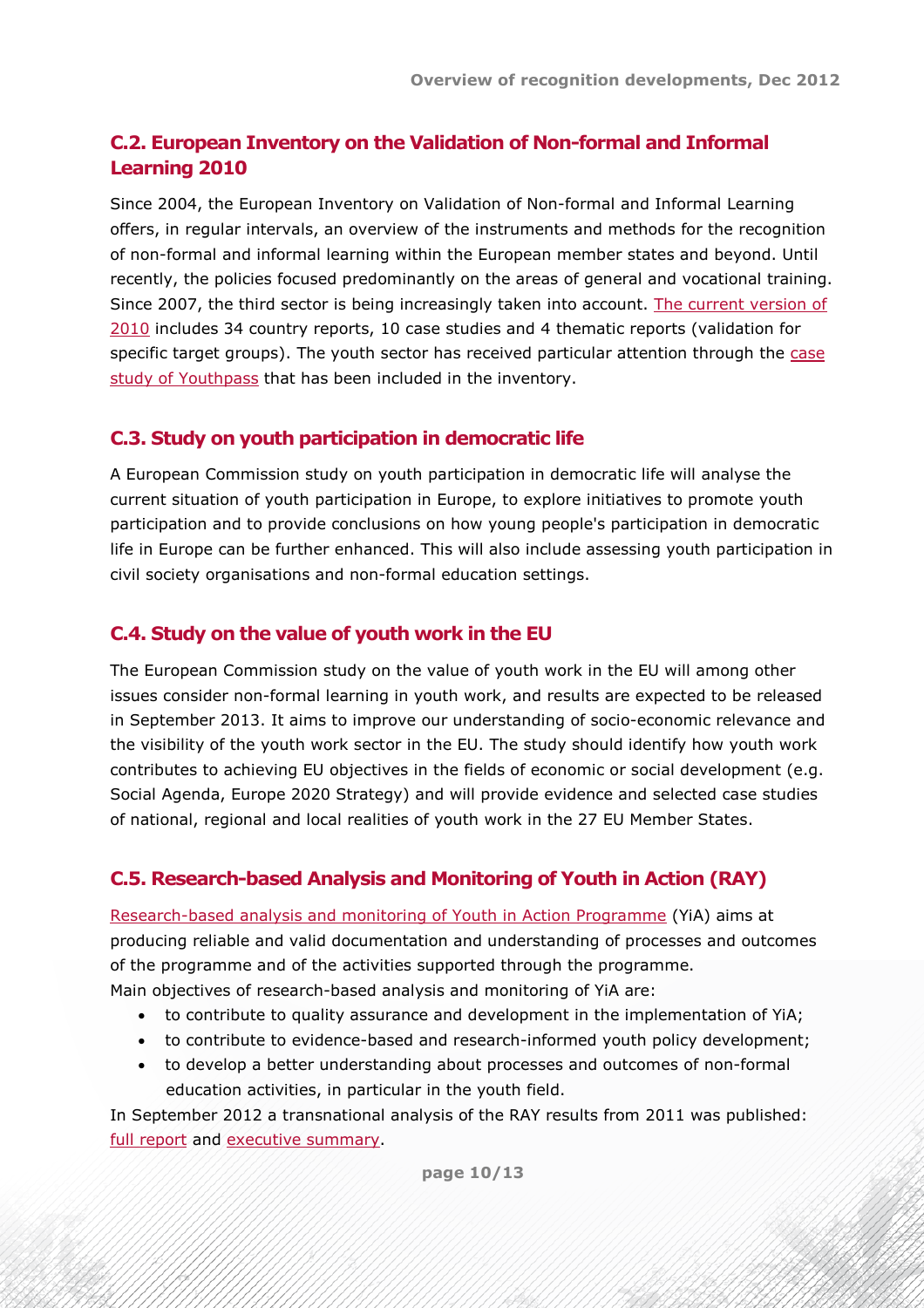In autumn 2013, the reports of two surveys will be published that focus on special issues related to YiA. One of the surveys will study which conditions and contexts support learning and the development of key competences in YiA projects and beyond. The other survey specializes on the impact of participation in YiA on educational pathways and employability.

#### <span id="page-10-0"></span>**C.6. Youthpass impact survey**

The European Commission is implementing a survey to investigate and highlight the impact made with Youthpass as a tool, process and strategy. It will explore the impact on different levels through both quantitative and qualitative research methods and is foreseen to be completed by spring 2013.

### <span id="page-10-1"></span>**C.7. Research Study on the Impact of Non-Formal Education in Youth Organisations on Young People's Employability**

Through desk research, consultation with youth organisations, a survey with young people, and focus groups with employers from across Europe, [this research](http://issuu.com/yomag/docs/reportnfe_print?utm_source=EUCIS-LLL+general&utm_campaign=203d3c0caf-EUCIS_LLL_newsletter_45_September_20129_28_2012&utm_medium=email) ordered by the European Youth Forum assessed whether the competences and skills obtained through nonformal education in youth organisations contribute to the employability of young people. It concludes that long-lasting and frequent engagement and participation in youth organisations brings high soft-skills development. Amongst the six skills mostly demanded by employers, five are also among those developed through involvement in youth organisations: such as communication, team work, decision-making, organisational skills, and self-confidence. For young people who participated in non-formal education activities abroad, this includes also higher development of language, intercultural and leadership skills.

# <span id="page-10-2"></span>D. Stakeholder events

### <span id="page-10-3"></span>**D.1. European symposium for the recognition of youth work and non-formal learning**

The partnership between the European Commission and the Council of Europe within the youth field, in cooperation with SALTO Training and Cooperation Resource Centre and the German National Agency for Youth in Action, carried out a symposium for recognition of youth work and non-formal learning. The symposium took place Nov 14-16, 2011, in Strasbourg. It brought together key actors on the European level and fostered a discussion on the recommendations for action of the *Pathways Paper 2.0* (section [A2\)](#page-2-2).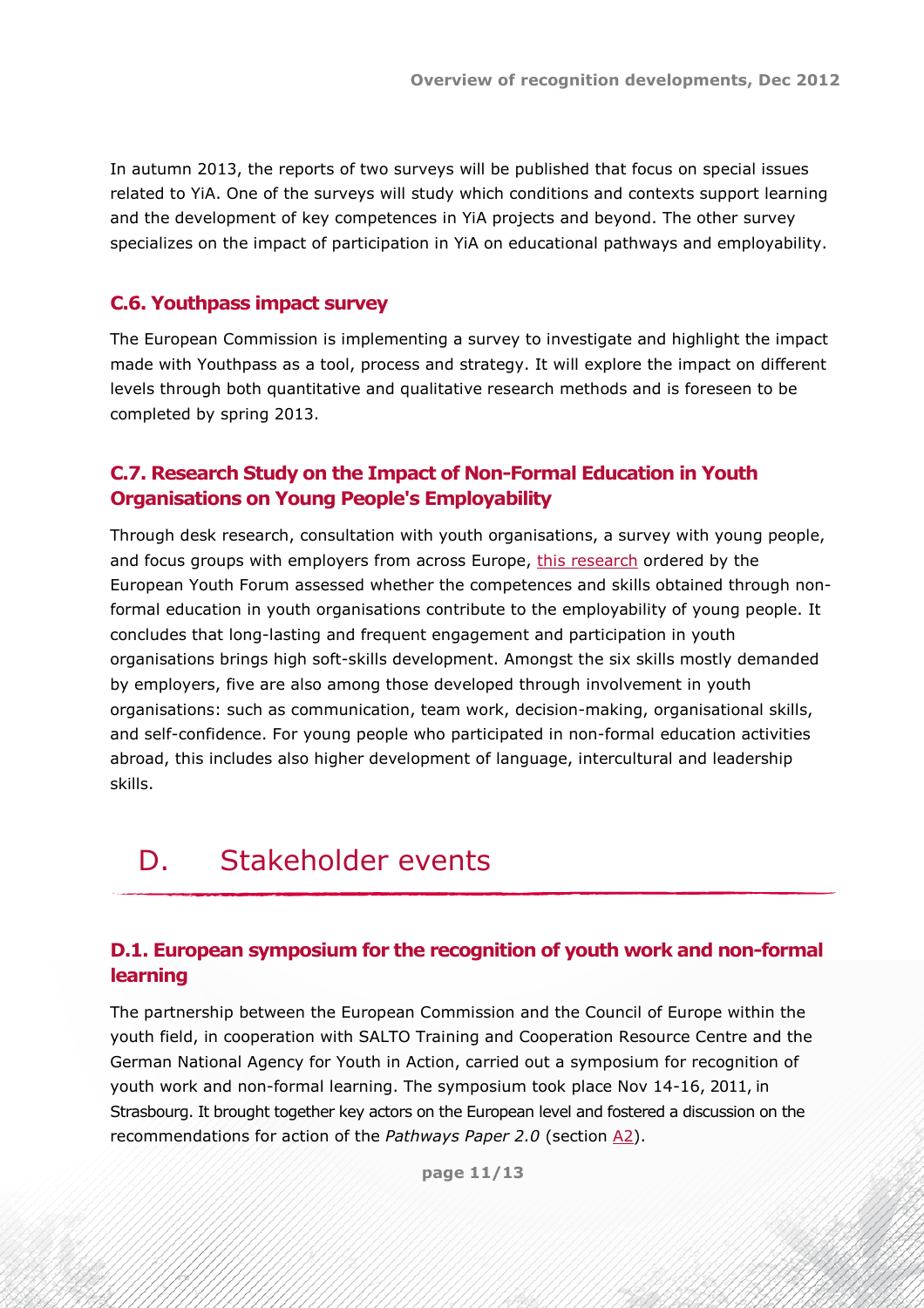As a result of the symposium, a [Statement](http://youth-partnership-eu.coe.int/youth-partnership/documents/EKCYP/Youth_Policy/docs/Youth_Work/Policy/STATEMENT_Symposium_participants_160312.pdf) was agreed upon and published on behalf of the participants. The Statement describes 7 main challenges for recognition in Europe: 1) the challenge of making the concept of 'youth work and non-formal learning/education' better understood; 2) of keeping all dimensions of recognition in balance; 3) risking formalisation of non-formal learning/education; 4) assuring quality in youth work and in non-formal learning/education; 5) maintaining and cultivating diversity; 6) building knowledge; 7) being dependent from different other sectors; and 8) the challenge of creating partnerships. It provides recommendations for developments on different levels to deal with the challenges, and includes an even more concrete Plan of Action as an annex to the statement.

# <span id="page-11-0"></span>E. Other developments

#### <span id="page-11-1"></span>**E.1. European and National Qualifications Frameworks**

The core of the European Qualifications Framework (EQF) concerns eight reference levels describing what a learner knows, understands and is able to do – the learning outcomes, including those acquired from the non-formal and informal contexts. Levels of national qualifications will be placed at one of the central reference levels, ranging from basic (Level 1) to advanced (Level 8). This linking will enable learners and employers to compare the levels of qualifications awarded at home and in other countries. By mid-2012, 15 countries have referenced their national qualifications to EQF; others are expected to complete this process by 2013.

In the [EQF portal,](http://ec.europa.eu/eqf/home_en.htm) relevant documents including national reports can be downloaded, as well as NQF levels of different countries compared. The CEDEFOP [Briefing note](http://www.cedefop.europa.eu/EN/publications/20509.aspx) describes the current state of developments and challenges regarding the national qualifications frameworks. In autumn 2012, a stakeholder consultation on EQF has been carried out to investigate the effectiveness and added value of the initiative.

#### <span id="page-11-2"></span>**E.2. European Skills, Competences and Occupations taxonomy (ESCO)**

The European Commission is developing a **[European Skills, Competences and Occupations](http://ec.europa.eu/eures/docs/ESCO_overview_note.pdf)** [taxonomy](http://ec.europa.eu/eures/docs/ESCO_overview_note.pdf) (ESCO), which will describe the most relevant competences and qualifications needed for several thousand occupations. A partial classification is already in use in the European job mobility portal EURES, which exists in 25 languages. A crucial input will come from the Dictionary of Skills and Competences (DISCO) which contains around 10.000 skills and competence terms and exists in seven languages. ESCO will build on and link with relevant international classifications and standards, such as the International Standard Classification of Occupations (ISCO), will complement existing national and sectorial